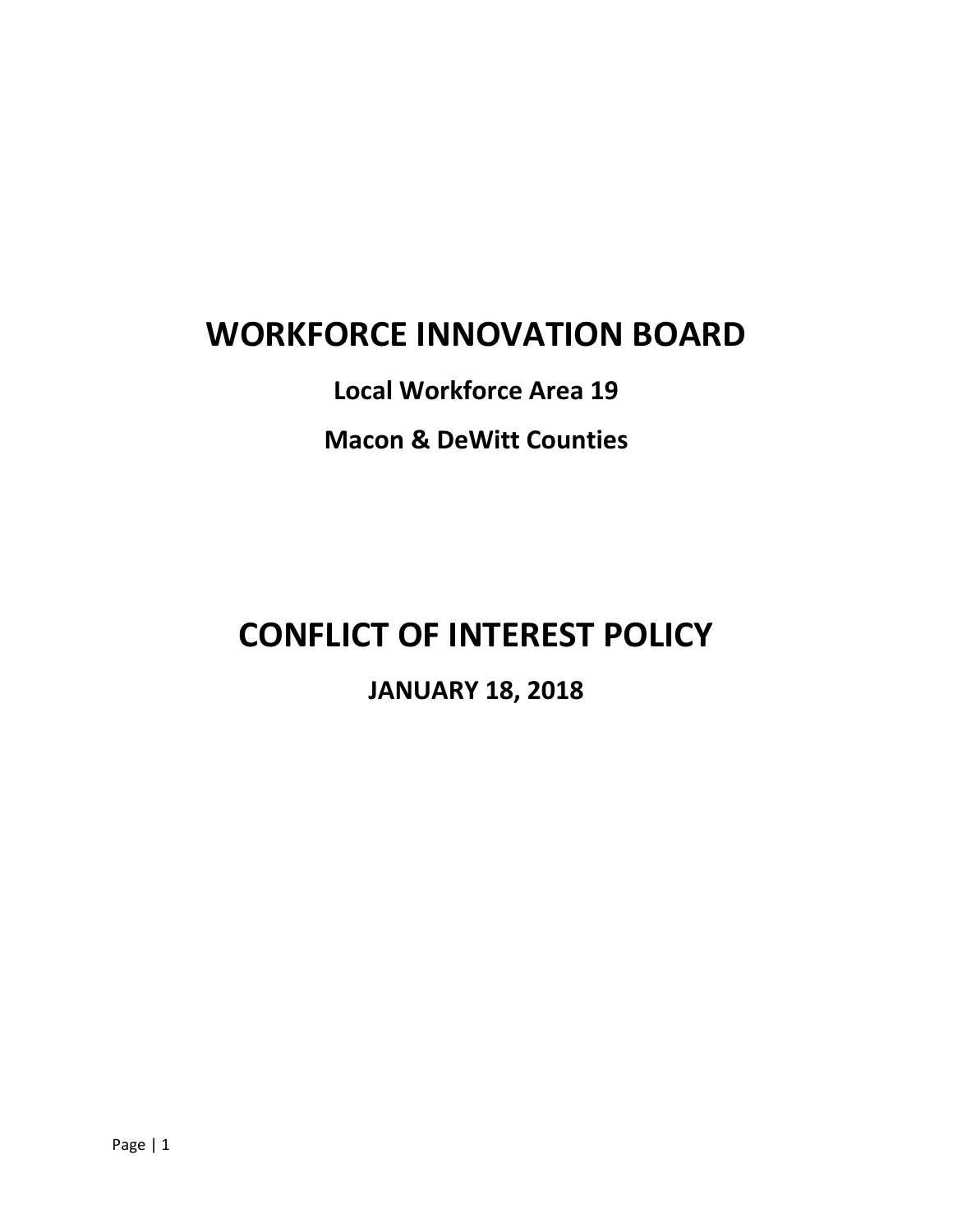#### **CONFLICT OF INTEREST POLICY**

Members of the Workforce Innovation Board for Macon and DeWitt Counties are committed to maintaining out the public trust in all matters concerning the use of federal and state funds for the purpose of carrying out WIOA grant-related requirements and upholding the integrity of the local workforce delivery system.

#### **MITIGATING POTENTIAL CONFLICTS OF INTEREST**

- At board appointment, and every two years in advance of application for local board recertification, each member will read this conflict of interest policy and attest to understanding and complying with the requirements contained herein. These signed forms will be retained as part of the board's certification documentation for the period of the certification.
- The board shall have on file an annual Disclosure/Conflict of Interest form completed and signed by each board member. The disclosure statements include: the organizational and fiduciary affiliations of the individual and the individual's immediate family, which may present a potential conflict of interest for that individual. Based on submission and review of these disclosure statements, a board may identify pre-existing interests and relationships known to create a potential conflict of interest.
- In the case of pre-determined conflicts of interest that are found to exist based on the annual disclosure process, members may recuse themselves from any planned or required transactions that are a conflict of interest. Within the context of a public meeting where a transaction triggers the conflict, the annual disclosure form is cited as written disclosure for the item, and member abstains from any involvement, discussion, and vote during that meeting (to be noted in the minutes). (This is different that the disclosure requirements triggered by agenda items for board and committee meetings, wherein the full facts must be presented, existence of conflict of interest determined for each case, and a course of action determined).
- No entity or individual that has any role in the issuance of a solicitation (including development of requirements, drafting the RFP or IFB, etc.) may compete or submit a proposal under that procurement action. A list of entities and individuals with any role will be retained in the procurement package of documentation.
- Neither membership on the local Workforce Innovation Board or its committees, nor the receipt of WIOA funds to provide training and related services, by itself, violates these conflict of interest provision.

#### **CONFLICT OF INTEREST POLICY RELATED TO BOARD BUSINESS MATTERS AND TRANSACTIONS**

• Members of the Workforce Innovation Board for Macon & DeWitt Counties and its associated committees convened to advise and/or participate in board activities must neither participate in any decision-making capacity, nor case a vote on, or contribute to any part of an evaluation process (developing criteria, scoring, reviewing responses).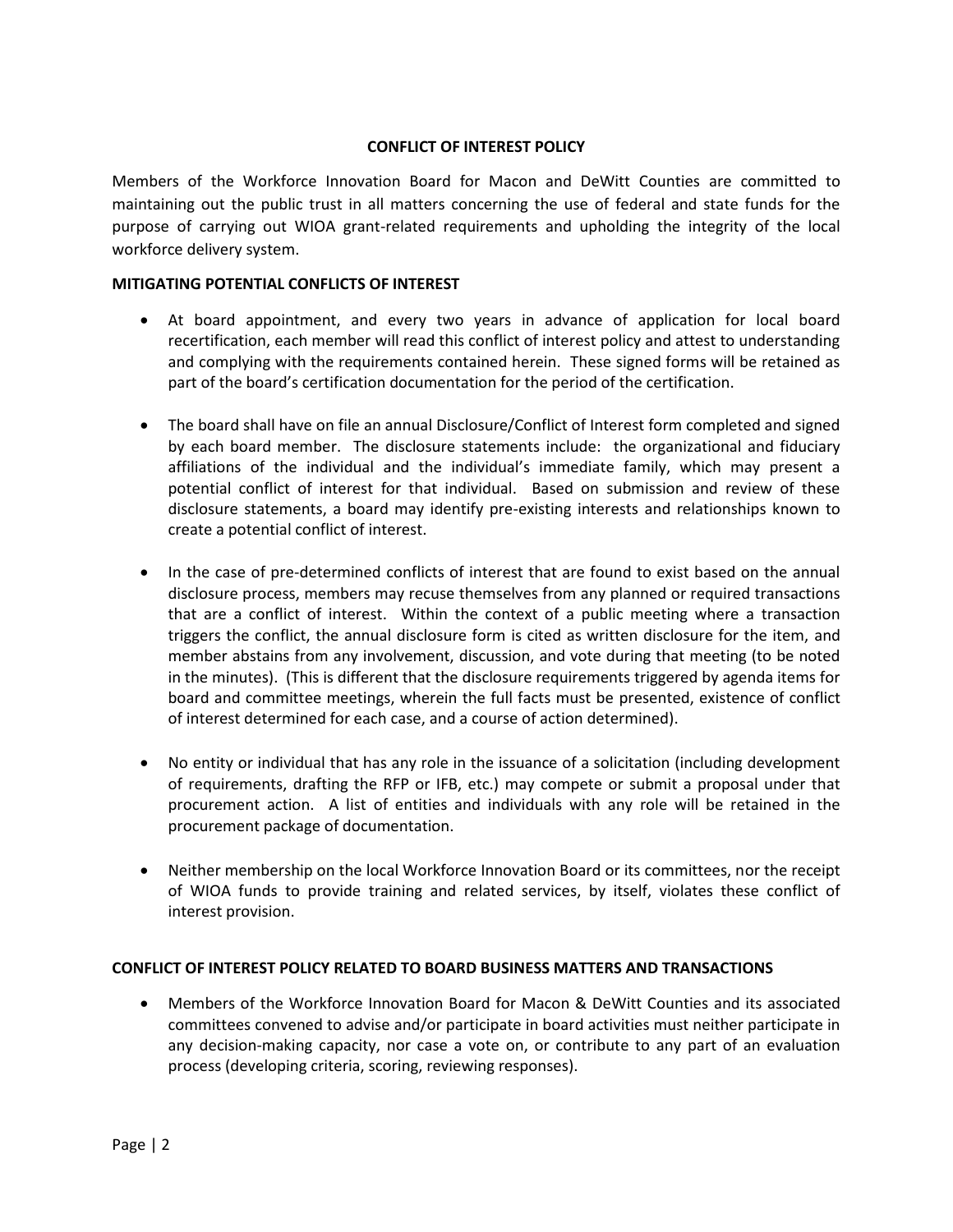- $\circ$  For the provision of services by such member, or any organization which that member directly represents, or such members' general partner or outside business endeavor, or any organization that the member serves on or is an employee of;
- $\circ$  Nor on any matter which would provide any direct financial benefit to that member or that member's immediate family including spouse, children, brother or sister.

### **DISCLOSURE**

- Members shall publicly disclose (possible, real, apparent) conflict of interest pertaining to any act or transaction of the board prior to the board addressing said act or transaction.
- Any conflict disclosed prior to a meeting shall, if possible, be made part of the agenda of the relevant board meeting.
- Disclosure must include all relevant facts so that the disinterested board members can make a fully informed decision.
- Members cannot abstain from voting due to conflict of interest without public disclosure.
- If a member does not know whether he/she has a conflict of interest, he/she can protect himself/herself by asking for a board determination of whether or not a real or apparent conflict of interest exists (prior to the board addressing said act or transaction) followed by full disclosure of all facts related to the conflict situation.
- Disclosure and related discussion does not in and of itself mean that the disclosing member has a real, apparent, or organizational conflict of interest.
- A member can seek and rely upon advise from legal counsel concerning possible conflicts of interest.
- The board chair, or whoever is presiding in the place of the chair, shall make any final determination whether a conflict of interest exists.
- If it is determined there is a real conflict of interest, the members must abstain from any involvement, discussion, and vote regarding the consideration of the matter.
- If it is determined there is an apparent (or perceived) conflict, whereby an organization or agency that a board member is affiliated with can benefit from the influence of this individual, or there are circumstances that would cause a reasonable person with knowledge of the relevant facts to question the individual's impartiality in the official matter, the member must abstain from any involvement, discussion, or vote.
- Any board member who believes another member has a conflict may disclose said possible conflict to the board, during an open meeting. The board shall hear statements from both parties and, if necessary, discussion shall be held.
- The process of assessing potential conflict of interest may occur in advance of a meeting that has the act or transaction on the agenda, or may occur at the beginning of a meeting or before the item is taken up by the board. However, full disclosure, any discussion and actual determination of real or apparent conflict of interest, along with any resolution and action taken to address the conflict must occur during the public meeting and be part of the public record (minutes).
- The board may require conflicted member(s) to leave the room during discussion and voting on issues, and in any event, the conflicted member many not participate in the discussion of such an issue.
- Any board member abstaining from voting for reason of conflict of interest shall not be considered present for that vote.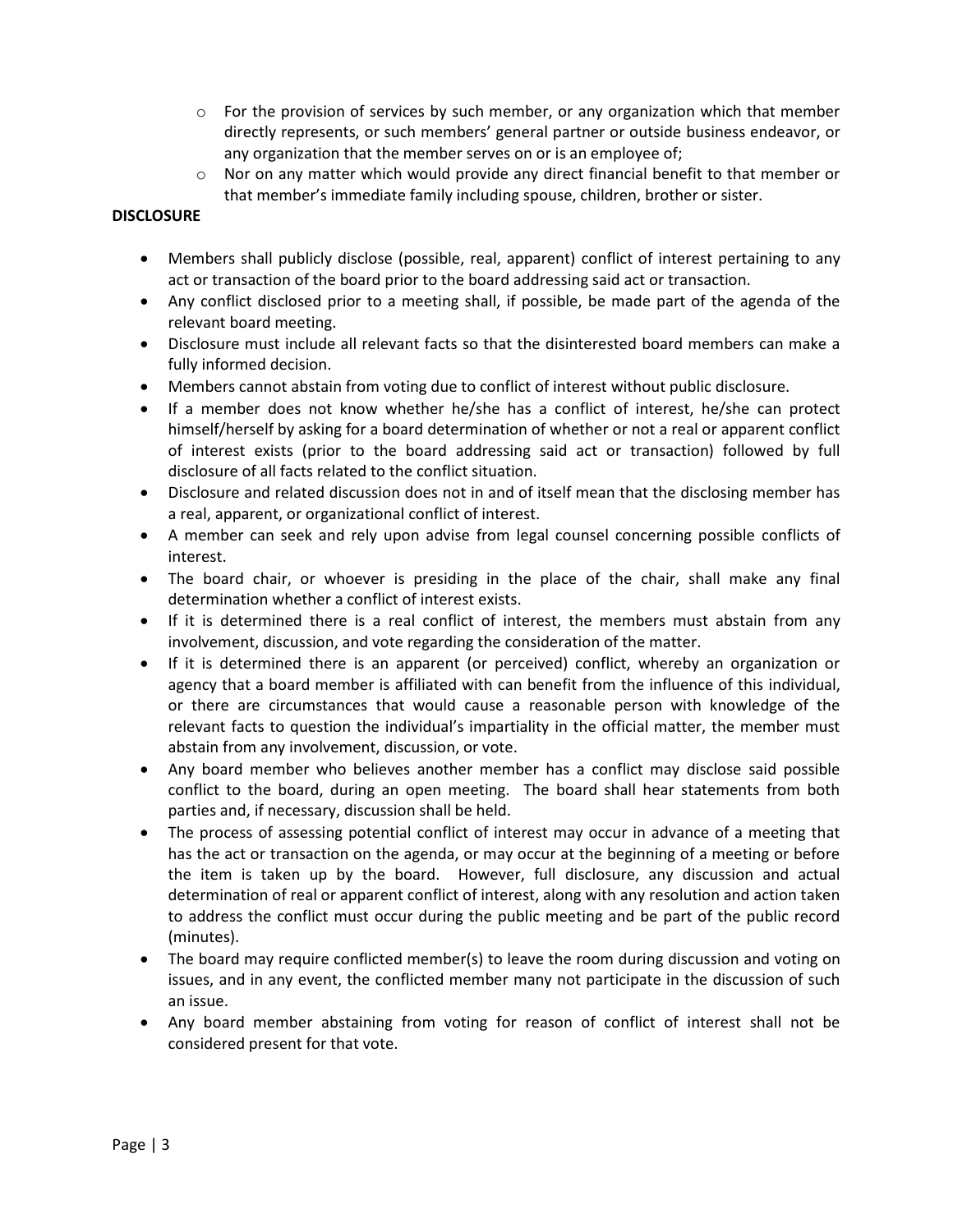#### **RECUSAL**

- Whereas transaction-specific disclosures may lead to a board member abstaining from related activities during a meeting, a board member may also recuse him/herself from any participation in multiple phases of any matter if a conflict of interest exists. This includes, for example, participation in all phases of a competitive procurement or non-competitive selection or designation (whichever process may apply) of service providers, services, one-stop operator, eligible training providers, etc.
- In these instances, the board will apply all previously identified requirements for public disclosure and documentation.
- In addition, for competitive procurements, the board will assure that physical and electronic access to information that would limit the efficacy of a recusal, and prevent fairness and impartiality of the outcome is restricted; the recused member(s) will not have access to any documents, reports, data, decision, transactions, or information including:
	- **1.** Any information acquired during activities conducted in the planning phase including but not limited to:
		- Market research conducted specific to the procurement
		- RFIs, RFQs
		- Cost analysis, comparisons, research
		- Establishment of procurement method, project budget, and/or scope of work
		- Factors for evaluation, scoring, or point allocation
	- 2. Access to any information or documents, or access to proceedings during the review and selection phases.
- The board will maintain information contained in the paper copies and/or electronic proposals submitted by offerors/bidders in a manner that is confidential, to avoid use of the information to another offeror/bidder's advantage and to prevent collusive bidding.
- Also, based on documentation from the U.S. Department of Labor, the board will consider additional public disclosure activities to ensure transparency to stakeholders in the procurement process for the selection of the one-stop operator: publicly disclose any conflicts of interest and recusals on the local board's website, or the State's website, and/or publication in newspapers per DOL Training and Employment Guidance Letter 15-16.
- Consistent with the sunshine provisions in the Workforce Innovation and Opportunity Act and DOL Training and Employment Guidance Letter 15-16, the board will make available to the public through electronic means the following information related to the one-stop operator procurement: a listing of entities that submitted proposals, an abstract of those proposals, the identity of the one-stop operator, and the total amount and duration of the contract with the one-stop operator.

#### **DOCUMENTATION**

The minutes of board and committee meetings shall document compliance with these conflict of interest requirements.

• Detailed minutes will reflect the disclosure of facts and circumstances of conflict of interest, and indicate when the disclosure was made; i.e., prior to the board addressing said act or transaction.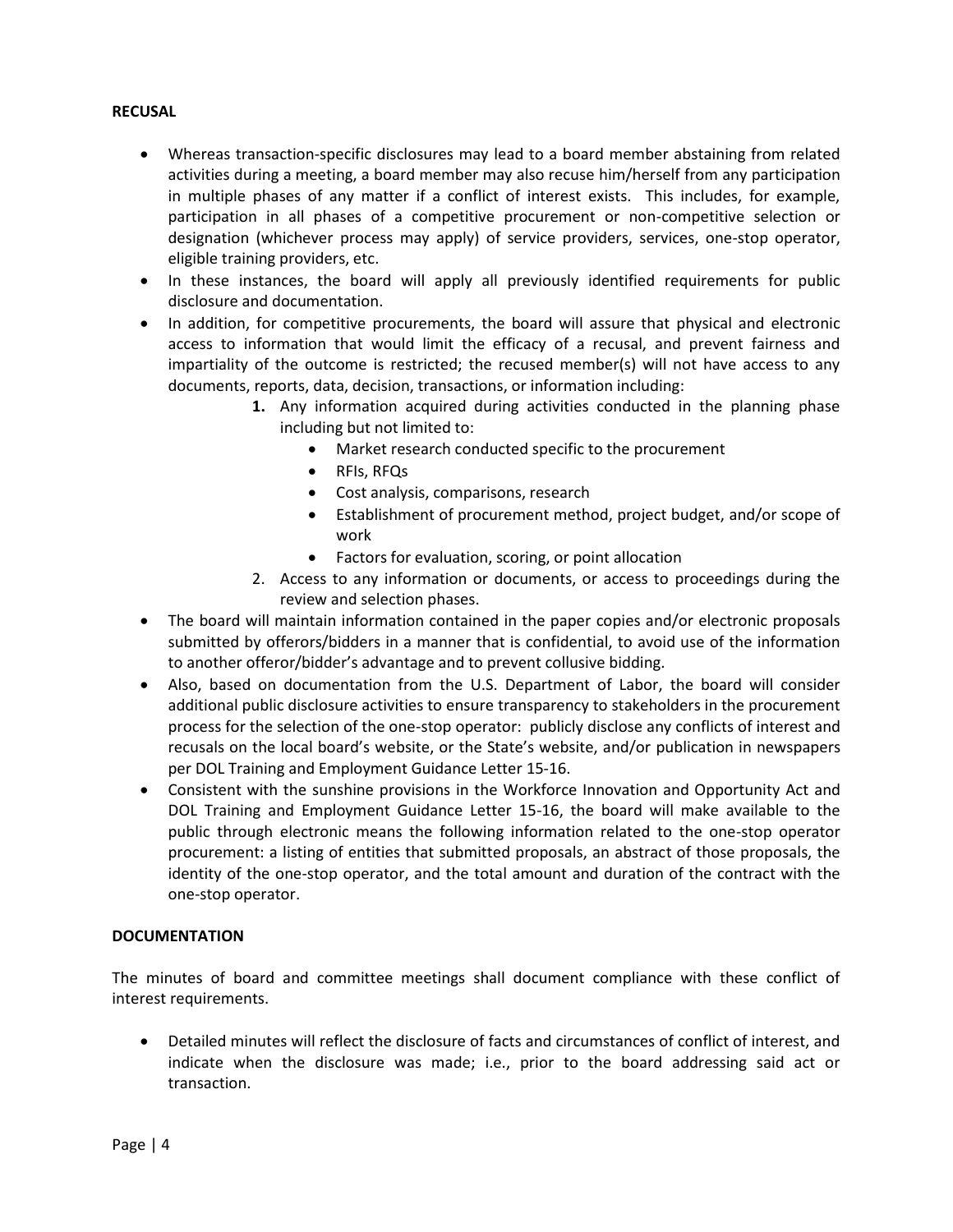• Minutes reflect discussion of possible conflict of interest and outcome of discussion and disclosure, including determination of conflict of interest, course of action pursued, and the board's rationale for course pursued.

#### **OTHER REQUIREMENTS**

- Board members may not engage in any other activity determined by the Governor to constitute a conflict of interest.
- Other prohibited activities include soliciting or accepting gratuities, favors, or anything of monetary value from awardees, potential awardees, or other parties to agreements.
- Individuals shall not use for their personal gain, for the gain of others, or for other than officially designated purposes, any information obtained as a result of their committee, board or working relationships with the board where that information is not available to the public, or divulge such information in advance of the time decided by the board for its release.

#### **IMPACT OF QUORUM**

- SAMPLE A: If a bylaw-required quorum of disinterested members does not exist as a result of member conflicts, a board decision may be made by a majority of the remaining disinterested members, provided that the number of disinterested members is greater than one OR
- SAMPLE B: A board member who is in attendance at any regular or special meeting and discloses a potential conflict of interest and removed him/herself from the meeting while such item is being addressed, shall continue to be counted for purposes of determining whether there is a quorum.
- For competitive procurement of the One-Stop Operator, if the number of members who must be recused deprives the board of a quorum, the board will outsource the competitive selection to an outside entity or to the state workforce development board)

#### **ORGANIZATIONAL CONFLICT OF INTEREST**

Organizational conflict of interest occurs when the board or another associated entity (or individuals within the entity):

- 1. Is unable to render impartial assistance or advice,
- 2. Does not perform work in an objective way, or
- 3. Has an unfair competitive advantage compared to other entities, because of other activities, relationships, or access to information.
- Board members, board staff, the administrative entity, fiscal agent, one-stop operator, partners, and service providers will persistently scan and self-monitor for organizational conflicts of interest including but not limited to impaired objectivity, biased rules/policies, staff performing conflicting duties, and other sources of perceived or apparently unfair practices or events. This requirement will be included in as many official documents as possible including the board's bylaws, agreements/contracts with service providers, board orientation and training, staff orientation and training, etc.